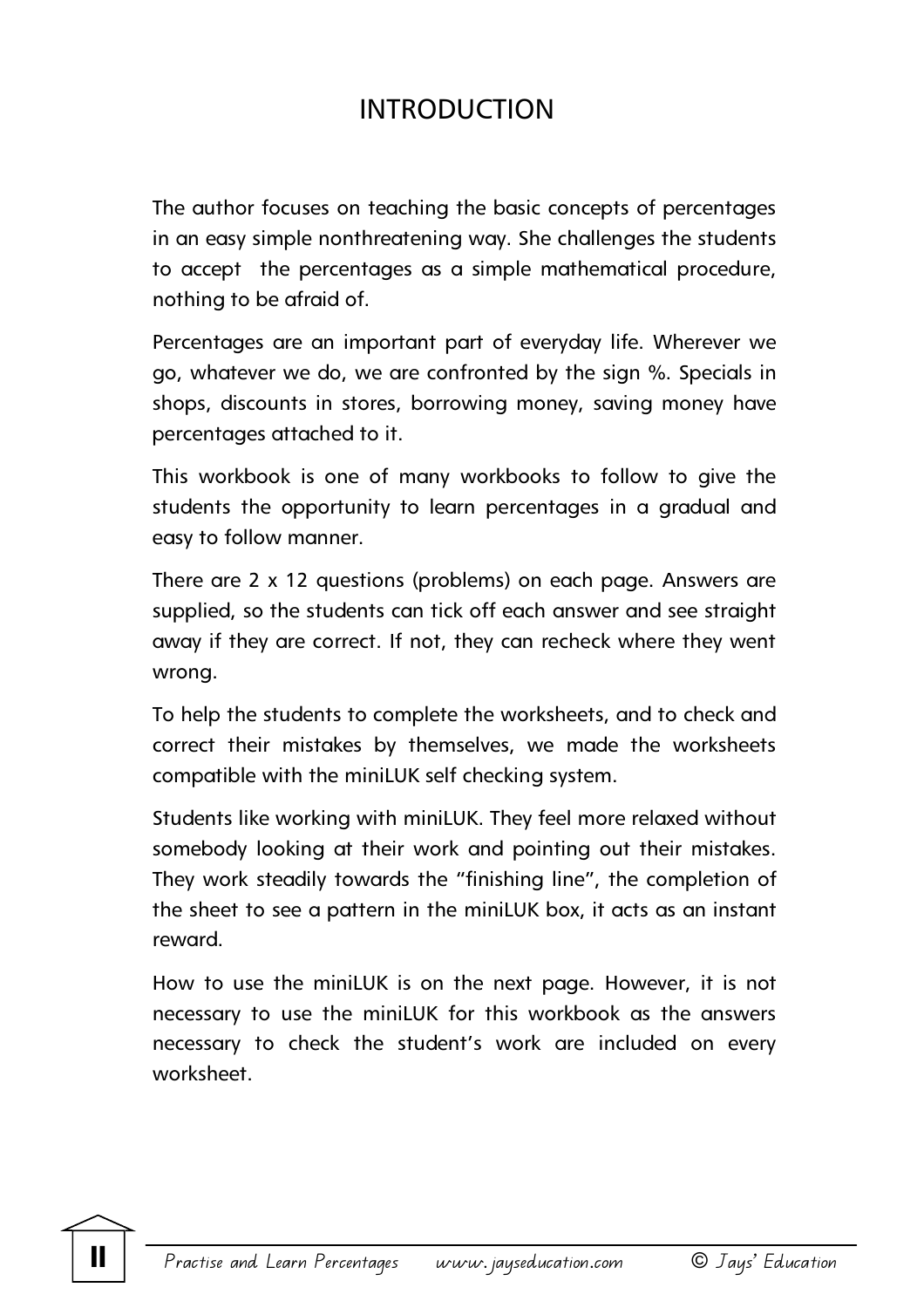## **MiniLUK Self Checking System**

The advantage of the LUK system is that the students can work independently, check their answers and correct their mistakes.

The students like to work with the tiles, searching for the numbers and looking forward to be rewarded by a pattern. They think of LUK as a game.

## **How to use the miniLUK System.**

The lid of the mini LUK tray (box) is divided into 12 blank squares, the base is divided into 12 numbered squares. There are 12 numbered tiles to work with.

Step 1.

Place the 12 tiles in sequence from 1 to 12 into the blank squares on the lid of the miniLUK box.

or

Place the 12 tiles in sequence from 1 to 12 on the table ready to be used.

Step 2. Choose your worksheet (page).

Step 3.

Pick up tile number  $\boxed{1}$  and place it under or next to the number 1 problem. Work out the problem and look for the answer (e.g. 30%). Next to the answer is a small number. This is the code number for the miniLUK box. Place the tile number  $\boxed{1}$  onto that number in the LUK box. Proceed to answer the rest of the questions in the same way.



When finished and all tiles are placed on the correct squares, the task is completed. Close the lid of the box and turn the miniLUK over sideways. Open the lid and a geometrical pattern will be formed by the back of the tiles.





Step 5.

Now match the two patterns, the one on the sheet with the one in the box. If the answers are correct, the two patterns will match.

Colour the pattern to match it with the pattern in the LUK box.



**or** 

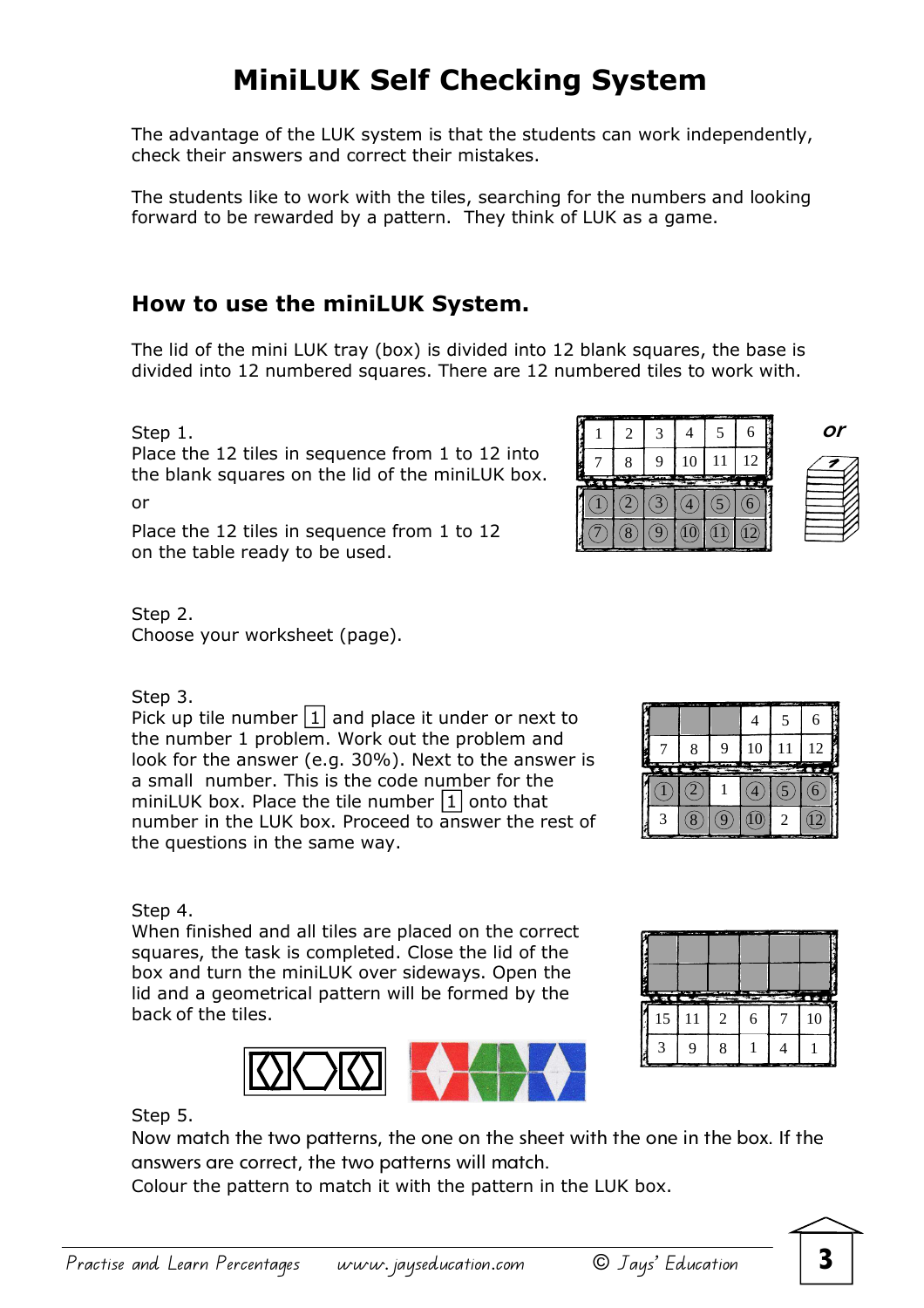Answer | LUK code



**1** Practise and Learn Percentages www.jayseducation.com © Jays' Education